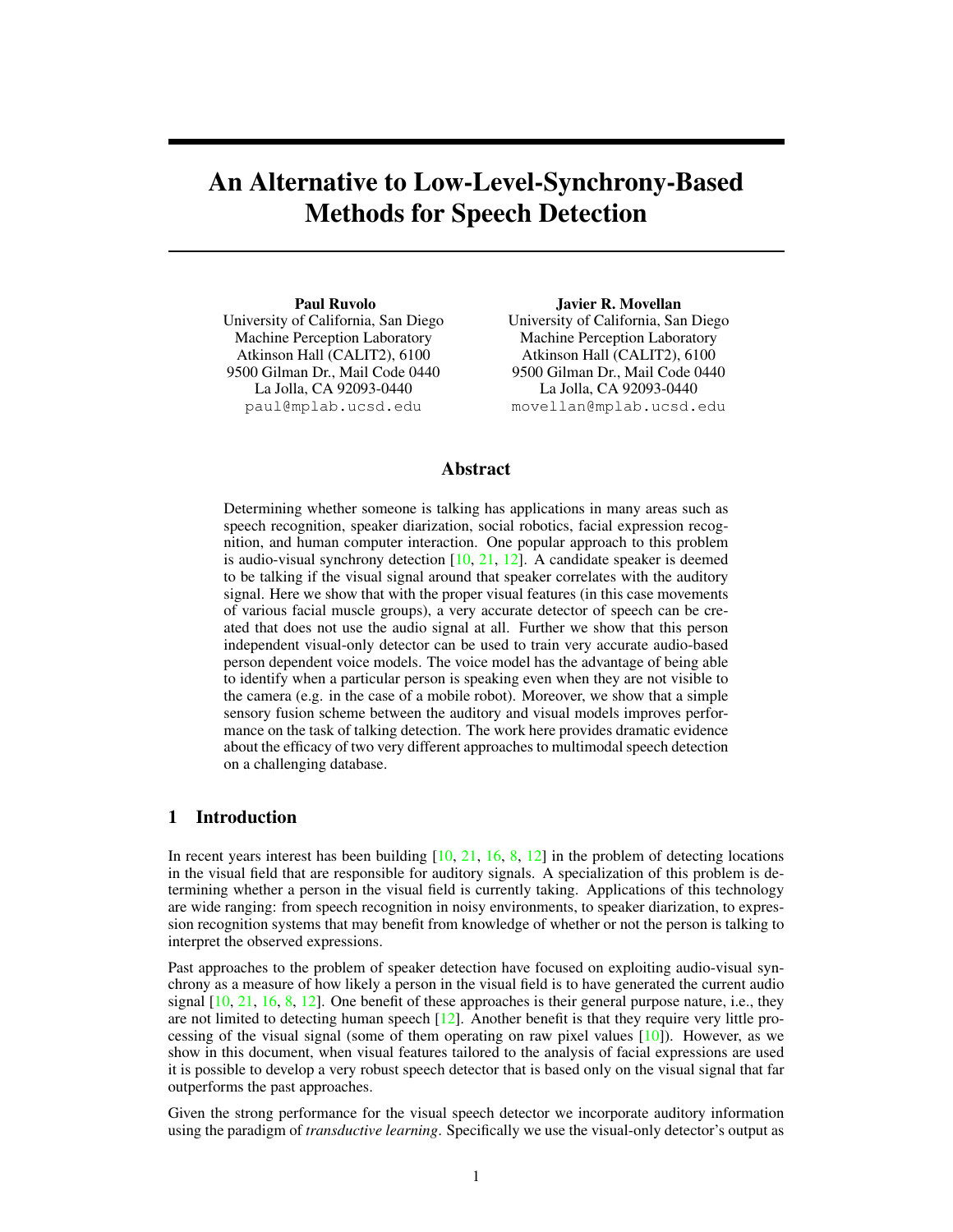an uncertain labeling of when a given person is speaking and then use this labeling along with a set of acoustic measurements to create a voice model of how that person sounds when he/she speaks. We show that the error rate of the visual-only speech detector can be more than halved by combining it with the auditory voice models developed via transductive learning.

Another view of our proposed approach is that it is also based on synchrony detection, however, at a much higher level and much longer time scale than previous approaches. More concretely our approach moves from the level of synchrony between pixel fluctuations and sound energy to the level of the visual markers of talking and auditory markers of a particular person's voice. As we will show later, a benefit of this approach is that the auditory model that is optimized to predict the talking/not-talking visual signal for a particular candidate speaker also works quite well without using any visual input. This is an important property since the visual input is often periodically absent or degraded in real world applications (e.g. when a mobile robot moves to a part of the room where it can no longer see everyone in the room, or when a subject's mouth is occluded). The results presented here challenge the orthodoxy of the use of low-level synchrony related measures that dominates research in this area.

## 2 Methods

In this section we review a popular approach to speech detection that uses Canonical Correlation Analysis (CCA). Next we present our method for visual-only speaker detection using facial expression dynamics. Finally, we show how to incorporate auditory information using our visual-only model as a training signal.

#### 2.1 Speech Detection by Low-level Synchrony

Hershey et. al. [10] pioneered the use of audio-visual synchrony for speech detection. Slaney et. al. [21] presented a thorough evaluation of methods for detecting audio-visual synchrony. Slaney et. al. were chiefly interested in designing a system to automatically synchronize audio and video, however, their results inspired others to use similar approaches for detecting regions in the visual field responsible for auditory events [12]. The general idea is that if measurements in two different sensory modalities are correlated then they are likely to be generated by a single underlying common cause. For example, if mouth pixels of a potential speaker are highly predictable based on sound energy then it is likely that there is a common cause underlying both sensory measurements (i.e. that the candidate speaker is currently talking).

A popular apprach to detect correlations between two different signals is Canonical Correlation Analysis. Let  $A_1, \ldots, A_N$  and  $V_1, \ldots, V_N$  be sequences of audio and visual features respectively with each  $A_i \in R^v$  and  $V_i \in R^u$ . We collectively refer to the audio and visual features with the variables  $A \in R^{v \times N}$  and  $V \in R^{u \times N}$ . The goal of CCA is to find weight vectors  $w_A \in R^v$  and  $w_V \in R^u$  such that the projection of each sequence of sensory measurements onto these weight vectors is maximally correlated. The objective can be stated as follows:

$$
(w_A, w_V) = \operatorname*{argmax}_{\|w_A\|_2 \le 1, \|w_V\|_2 \le 1} \rho(A^\top w_A, V^\top w_v)
$$
(1)

Where  $\rho$  is the Pearson correlation coefficient. Equation 1 reduces to a generalized Eigenvalue problem (see [9] for more details).

Our model of speaker detection based on CCA involves computing canonical vectors  $w_A$  and  $w_V$ that solve Equation 1 and then computing time-windowed estimates of the correlation of the auditory and visual features projected on these vectors at each point in time. The final judgment as to whether or not a candidate face is speaking is determined by thresholding the windowed correlation value.

#### 2.2 Visual Detector of Speech

The Facial Action Coding System (FACS) is an anatomically inspired, comprehensive and versatile method to describe human facial expressions [7]. FACS encodes the observed expressions as combinations of Action Unit (AUs). Roughly speaking AUs describe changes in the appearance of the face that are due to the effect of individual muscle movements.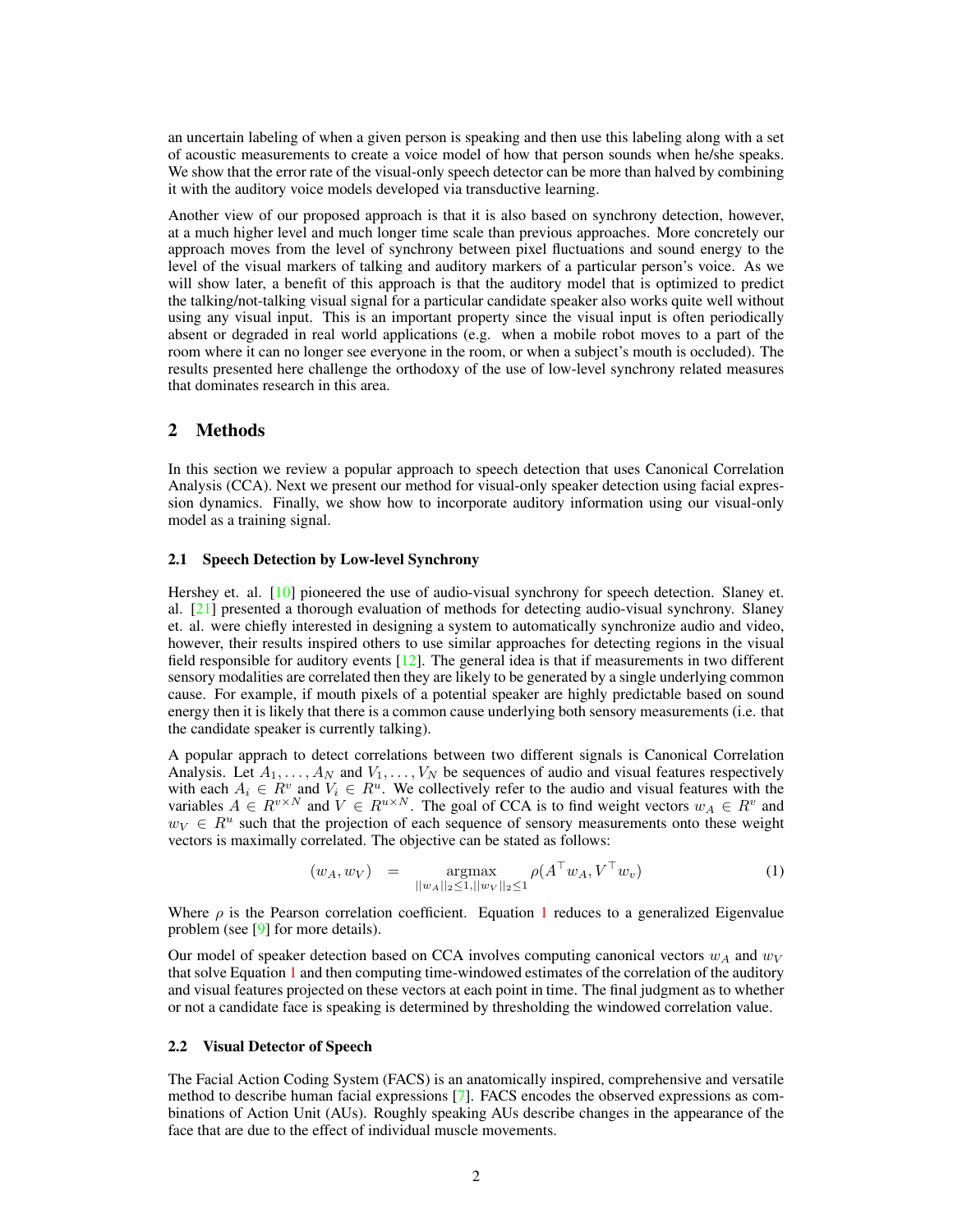

Figure 1: The Computer Expression Recognition Toolbox was used to automatically extract 84 features describing the observed facial expressions. These features were used for training a speech detector.

In recent years significant progress has been made in the full automation of FACS. The Computer Expression Recognition Toolbox (CERT, shown in Figure 1)  $[2]$  is a state of the art system for automatic FACS coding from video.

The output of the CERT system provides a versatile and effective set of features for vision-based automatic analysis of facial behavior. Among other things it has been successfully used to recognize driver fatigue  $[22]$ , discriminate genuine from faked pain  $[13]$ , and estimate how difficult a student finds a video lecture [24, 23].

In this paper we used 84 outputs of the CERT system ranging from the locations of key feature points on the face to movements of individual facial muscle groups (Action Units) to detectors that specify high-level emotional categories (such as distress). Figure 2 shows an example of the dynamics of CERT outputs during periods of talking and non-talking. There appears to be a periodicity to the modulations in the chin raise Action Unit (AU 17) during the speech period. In order to capture this type of temporal fluctuation we processed the raw CERT outputs with a bank of temporal Gabor filters. Figure 3 shows a subset of the filters we used. The Figure shows the real and imaginary parts of the filter output over a range of bandwidth and fundamental frequency values. In this work we use a total of 25 temporal Gabors. Specifically we use all combinations of half-magnitude bandwidths of 3.4, 6.8, 10.2, 13.6, and 17 Hz peak frequency values of 1, 2, 3, 4, and 5 Hz.

The outputs of these filters were used as input to a ridge logistic regression classifer [5]. Logistic regression is a ubiquitous tool for machine learning and has performed quite well over a range of tasks [11]. Popular approaches like Support Vector Machines, and Boosting, can be seen as special cases of logistic regression. One advantage of logistic regression is that it provides estimates of the posterior probability of the category of interest, given the input. In our case, the probability that a sequence of observed images corresponds to a person talking.

## 2.3 Voice Model

The visual speech detector described above was then used to automatically label audio-visual speech signals. These labels where then used to train person-specific voice models. This paradigm for combining weakly labeled data and supervised learning is known as *transductive learning* in the machine learning community. It is possible to cast the bootstrapping of the voice model very similarly to the more conventional Canonical Correlation method discussed in Section 2.1. Although it is known [20] that non-linear models provide superior performance to linear models for auditory speaker identification, consider the case where we seek to learn a linear model over auditory features to determine a model of a particular speaker's voice. If we assume that we are given a fixed linear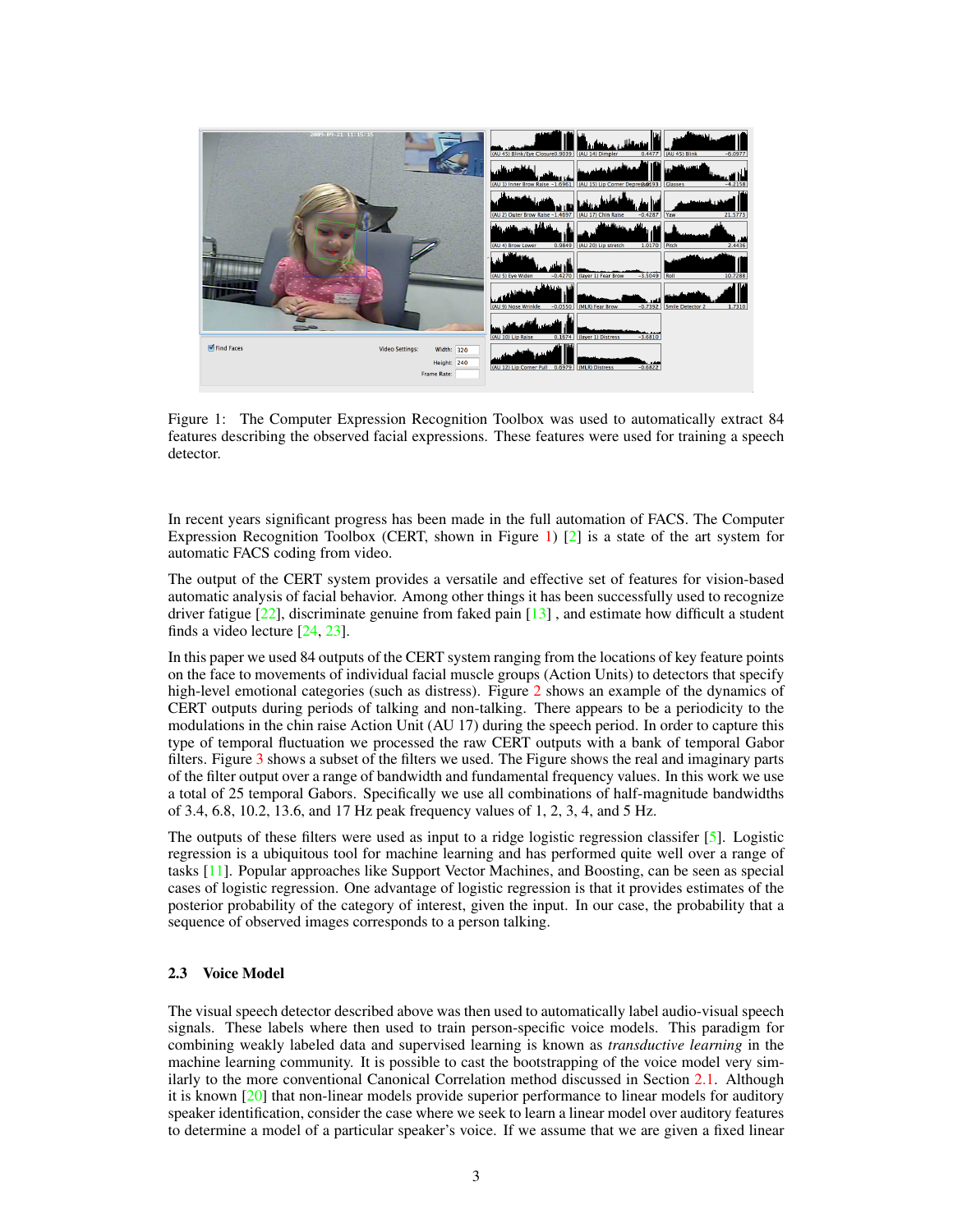

Figure 2: An example of the shift in action unit output when talking begins. The Figure shows a bar graph where the height of each black line corresponds to the value of Action Unit 17 for a particular frame. Qualitatively there is a periodicity in CERT's Action Unit 17 (Chin Raise) output during the talking period.



# **!0.1 A Selection of Temporal Gabors**

Figure 3: A selection of the temporal Gabor filter bank used to express the modulation of the CERT outputs. Shown are both the real and imaginary Gabor components over a range of bandwidths and peak frequencies.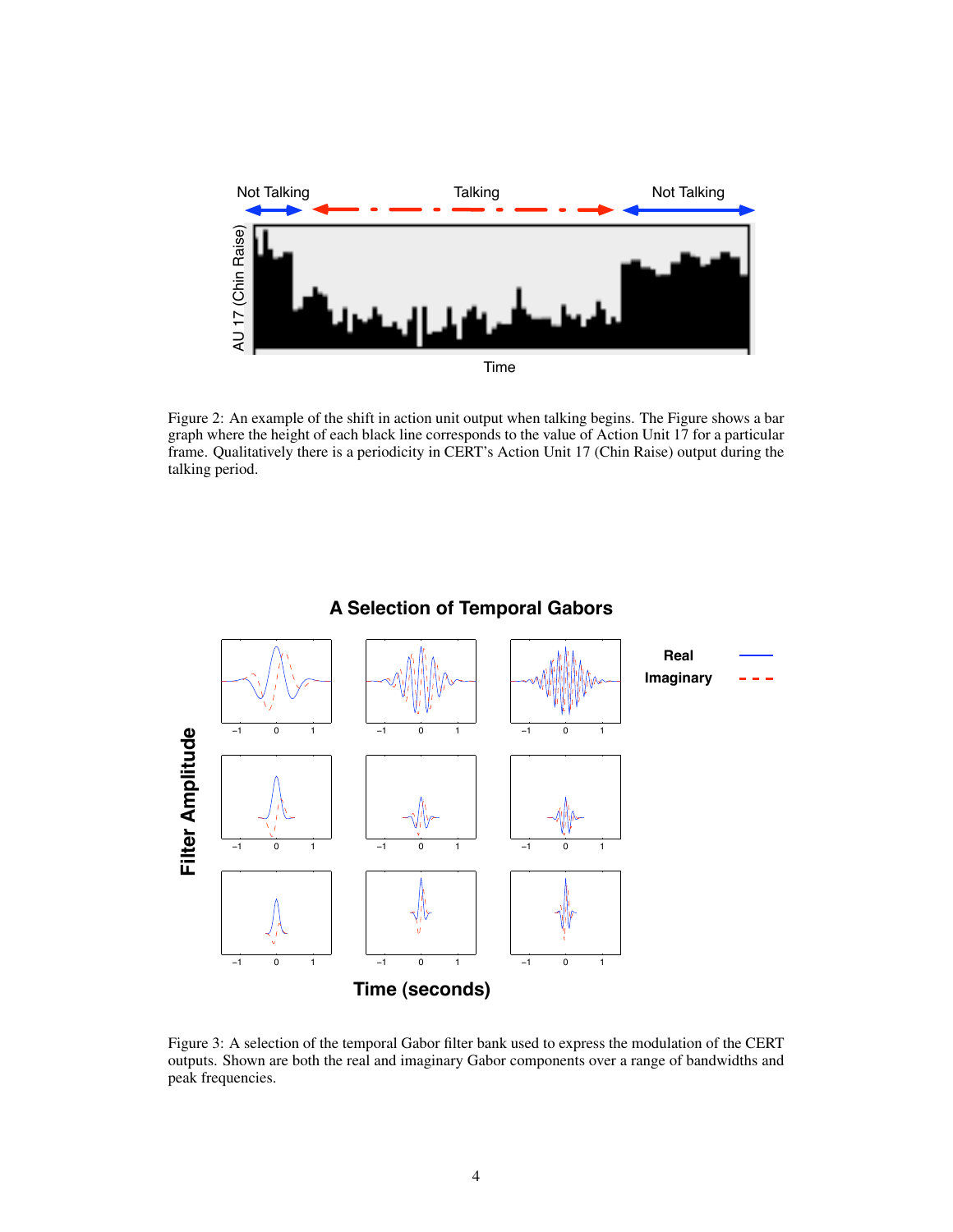model,  $w_V$ , that predicts when a subject is talking based on visual features we can reformulate the CCA-based approach to learning an auditory model as a simple linear regression problem:

$$
w_A = \underset{||w_A||_2 \le 1}{\operatorname{argmax}} \rho(A^\top w_A, V^\top w_v) \tag{2}
$$

$$
= \arg\min_{w_a} \left( \min_b \|A^\top w_a + b - V^\top w_v\|^2 \right) \tag{3}
$$

Where b is a bias term. While this view is useful for seeing the commonalities between our approach and the classical synchrony approaches it is important to note that our approach does not have the restriction of requiring the use of linear models of either the auditory or visual talking detectors. In this section we show how we can fit a non-linear voice model that is very popular for the task of speaker detection using the visual detector output as a training signal.

#### 2.3.1 Auditory Features

We use the popular Mel-Frequency Cesptral Coefficients (MFCCs) [3] as the auditory descriptors to model the voice of a candidate speaker. MFCCs have been applied to a wide range of audio category recognition problems such as genre identification and speaker identification [19], and can be seen as capturing the timbral information of sound. See [14] for a more thorough discussion of the MFCC feature. In other work various statistics of the MFCC features have also been shown to be informative (e.g. first or second temporal derivatives). In this work we only use the raw MFCC outputs leaving a systematic exploration of the acoustic feature space as future work.

#### 2.3.2 Learning and Classification

Given a temporal segmentation of when each of a set of candidate speakers is speaking we define the set of MFCC features generated by speaker i as  $F_{A_i}$  where each column of  $F_{A_{ij}}$  denotes the MFCC features of speaker i at the  $j<sup>th</sup>$  time point that the speaker is talking. In order to build an auditory model that can discriminate who is speaking we first model the density of input features  $p_i$  for the ith speaker based on the training data  $F_{A_i}$ . In order to determine the probability of a speaker generating new input audio features,  $T_A$ , we apply Bayes' rule  $p(S_i = 1|T_A) \propto p(T_A|S_i = 1)p(S_i = 1)$ . Where  $S_i$  indicates whether or not the ith speaker is currently speaking. The probability distributions of the audio features given whether or not a given speaker is talking are modeled using 4-state hidden Markov models with each state having an independent 4 component Gaussian Mixture model. The transition matrix is unconstrained (i.e. any state may transition to any other). The parameters of the voice model were learned using the Expectation Maximization Algorithm [6].

#### 2.3.3 Threshold Selection

The outputs of the visual detector over time provide an estimate of whether or not a candidate speaker is talking. In this work we convert these outputs into a binary temporal segmentation of when a candidate speaker was or was not talking. In practice we found that the outputs of the CERT system had different baselines for each subject, and thus it was necessary to develop a method for automatically finding person dependent thresholds of the visual detector output in order to accurately segment the areas of where each speaker was or was not talking. Our threshold selection mechanism uses a training portion of audio-visual input as a method of tuning the threshold to each candidate speaker.

In order to select an appropriate threshold we trained a number of audio models each trained using a different threshold for the visual speech detector output. Each of these thresholds induces a binary segmentation which in turn is fed to the voice model learning component described in Section 2.3. Next, we evaluate each voice model on a set of testing samples (e.g. those collected after a sufficient amount of time audio-visual input has been collected for a particular candidate speaker). The acoustic model that achieved the highest generalization performance (with respect to the thresholded visual detector's output on the testing portion) was then selected for fusion with the visual-only model. The reason for this choice is that models trained with less-noisy labels are likely to yield better generalization performance and thus the boundary used to create those labels was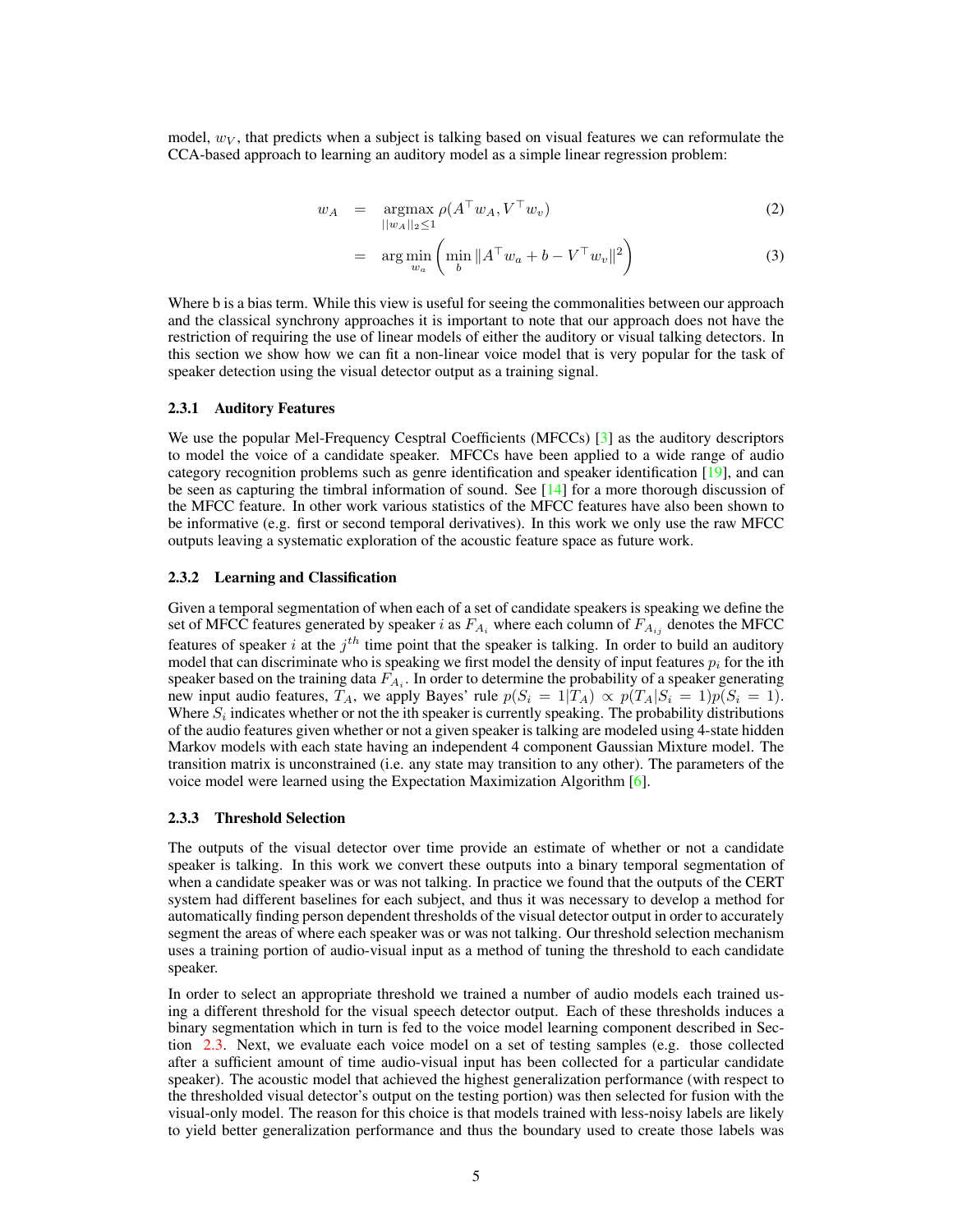

Figure 4: A schematic of our threshold selection system. In the training stage several models are trained with different temporal segmentations over who is speaking. In the testing stage each of these discrete models is evaluated (in the figure there are only two but in practice we use more) to see how well it generalizes on the testing set (where ground truth is defined based on the visual detector's thresholded output). Finally, the detector that generalizes the best is fused with the visual detector to give the final output of our system.

most likely at the boundary between the two classes. See Figure 4 for a graphical depiction of this approach. Note that at no point in this approach is it necessary to have ground truth values for when a particular person was speaking. All assessments of generalization performance are with respect to the outputs of the visual classifier and not the true speaking vs. not speaking label.

#### 2.4 Fusion

There are many approaches  $[15]$  to fusing the visual and auditory model outputs to estimate the likelihood that someone is or is not talking. In the current work we employ a very simple fusion scheme that likely could be improved upon in the future. In order to compute the fused output we simply add the whitened outputs of the visual and auditory detectors' outputs.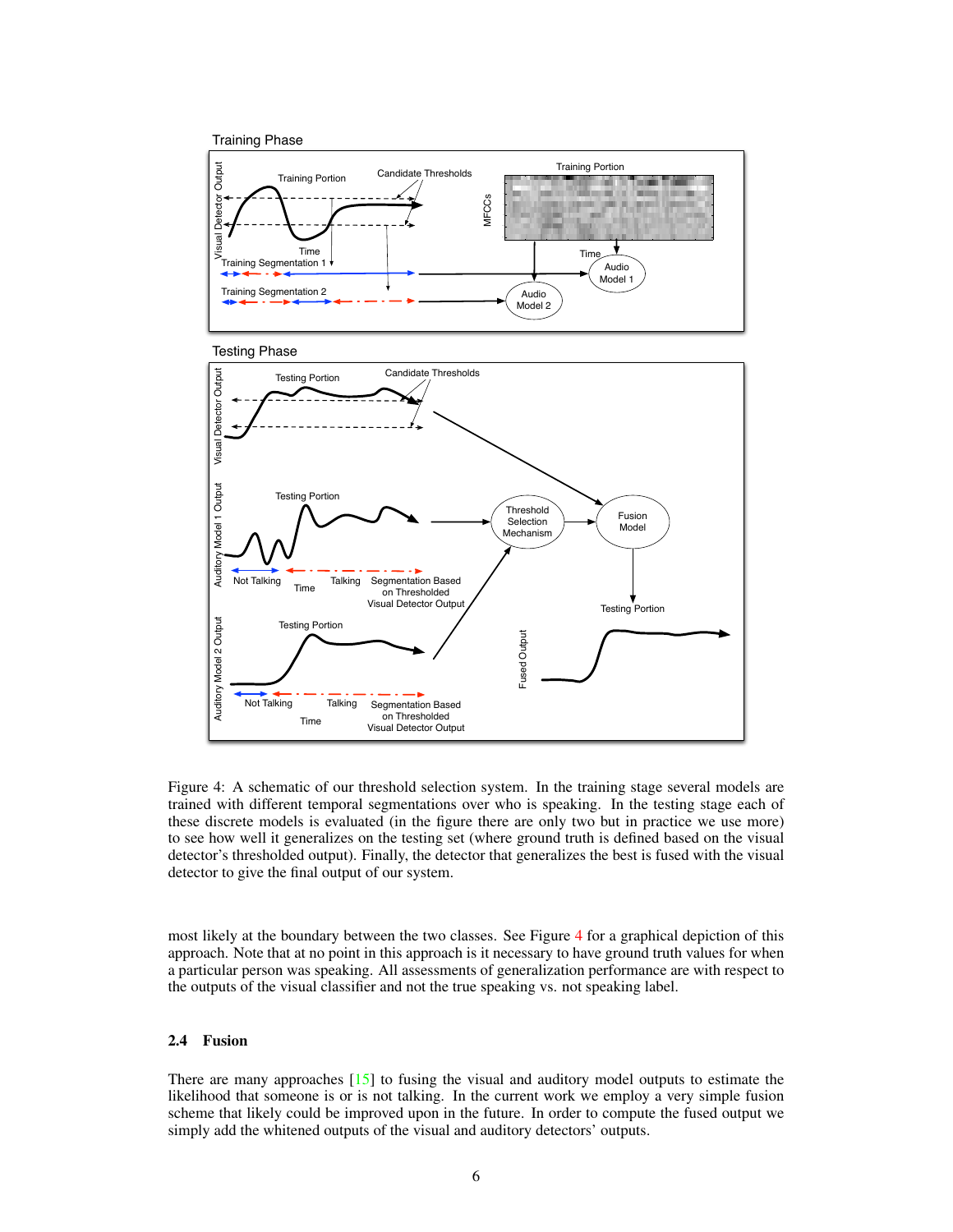## 2.5 Related Work

Most past approaches for detecting whether someone is talking have either been purely visual [18] (i.e. using a classifier trained on visual features from a training database) or based on audio-visual synchrony [21, 8, 12].

The system most similar to that proposed in this document is due to Noulas and Krose [16]. In their work a switching model is proposed that modifies the audio-visual probability emission distributions based on who is likely speaking. Three principal differences with our work are: Noulas and Krose use a synchrony-based method for initializing the learning of both the voice and visual model (in contrast to our system that uses a robust visual detector for initializing), Noulas and Krose use static visual descriptors (in contrast to our system that uses Gabor energy filters which capture facial expression dynamics), and finally we provide a method for automatic threshold selection to adjust the initial detector's output to the characteristics of the current speaker.

## 3 Results

We compared the performance of two multi-modal methods for speech detection. The first method used low-level audio-visual synchrony detection to estimate the probability of whether or not someone is speaking at each point in time (see Section 2.1). The second approach is the approach proposed in this document: start with a visual-only speech detector, then incorporate acoustic information by training speaker-dependent voice models, and finally fuse the audio and visual models' outputs.

The database we use for training and evaluation is the D006 (aka RUFACS) database [1]. The portion of the database we worked with contains 33 interviews (each approximately 3 minutes in length) between college students and an interrogator who is not visible in the video. The database contains a wide-variety of vocal and facial expression behavior as the responses of the interviewees are not scripted but rather spontaneous. As a consequence this database provides a much more realistic testbed for speech detection algorithms then the highly scripted databases (e.g. the CUAVE database [17]) used to evaluate other approaches. Since we cannot extract visual information of the person behind the camera we define the task of interest to be a binary classification of whether or not the person being interviewed is talking at each point in time. It is reasonable to conclude that our performance would only be improved on the task of speaker detection in two speaker environments if we could see both speakers' faces. The generalization to more than two speakers is untested in this document. We leave the determination of the scalability of our approach to more than two speakers as future work.

In order to test the effect of the voice model bootstrapping we use the first half of each interview as a training portion (that is the portion on which the voice model is learned) and the second half as the testing portion. The specific choice of a 50/50 split between training and test is somewhat arbitrary, however, it is a reasonable compromise between spending too long learning the voice model and not having sufficient audio input to fit the voice model. It is important to note that no ground truth was used from the first 50% of each interview as the labeling was the result of the person independent visual speech detector.

In total we have 6 interviews that are suitable for evaluation purposes (i.e. we have audio and video information and codes as to when the person in front of the camera is talking). However, we have 27 additional interviews where only video was available. The frames from these videos were used to train the visual-only speech detector. For both our method and the synchrony method the audio modality was summarized by the first 13 (0th through 12th) MFCCs.

To evaluate the synchrony-based model we perform the following steps. First we apply CCA between MFCCs and CERT outputs (plus the temporal derivatives and absolute value of the temporal derivatives) over the database of six interviews. Next we look for regions in the interview where the projection of the audio and video onto the vectors found by CCA yield high correlation. To compute this correlation we summarized the correlation at each point in time by computing the correlation over a 5 second window centered at that point. This evaluation method is called "Windowed Correlation" in the results table for the synchrony detection (see Table 2). We tried several different window lengths and found that the performance was best with 5 seconds.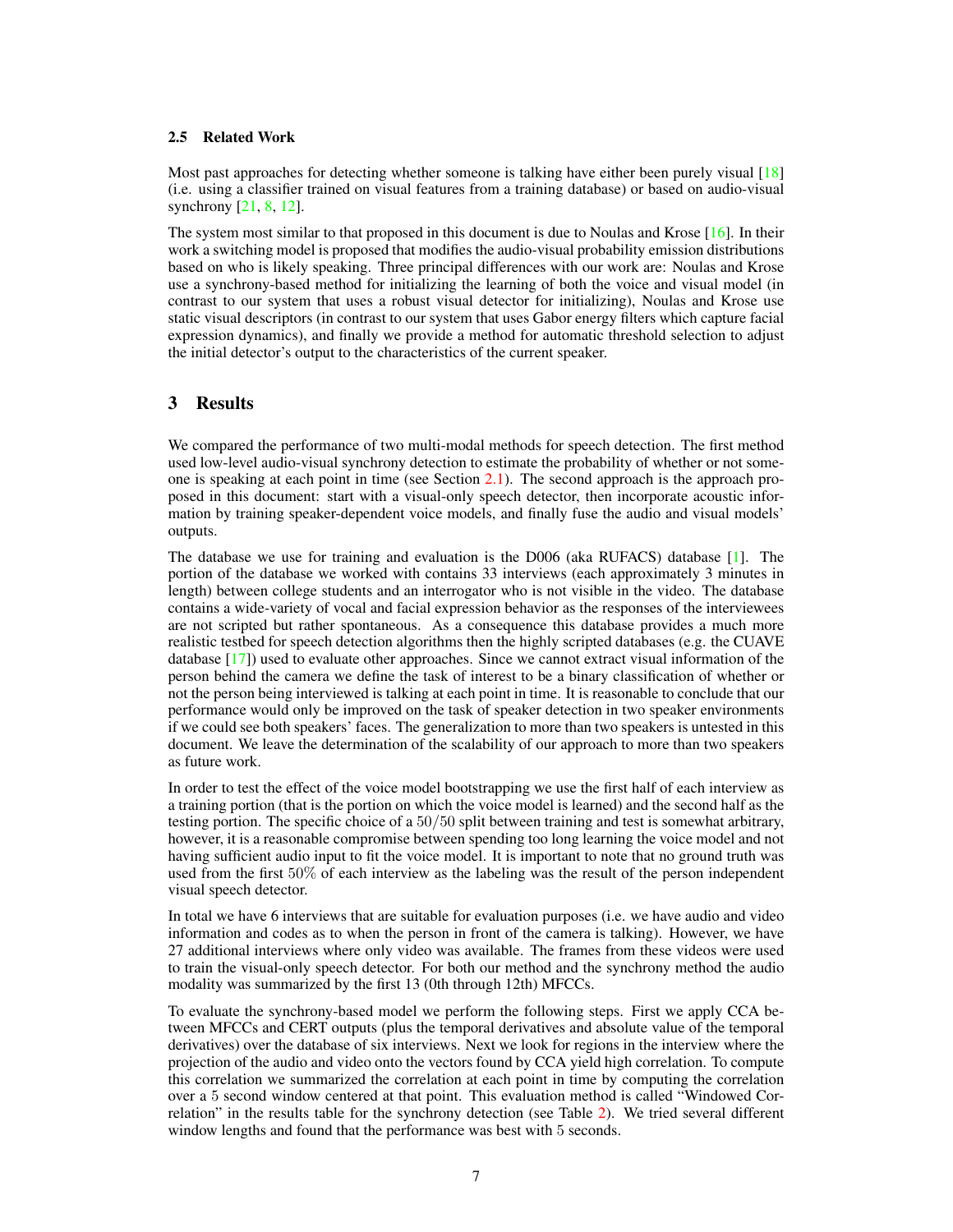| <b>Subject</b> | Visual Only | <b>Audio Only</b> | Fused  | <b>Visual No Dynamics</b> |
|----------------|-------------|-------------------|--------|---------------------------|
| 16             | 0.9891      | 0.9796            | 0.9929 | 0.7894                    |
| 17             | 0.9444      | 0.9560            | 0.9776 | 0.8166                    |
| 49             | 0.9860      | 0.9858            | 0.9956 | 0.8370                    |
| 56             | 0.9598      | 0.8924            | 0.9593 | 0.8795                    |
| 71             | 0.9800      | 0.9321            | 0.9780 | 0.9375                    |
| 94             | 0.9125      | 0.8924            | 0.9364 | 0.7506                    |
| mean           | 0.9620      | 0.9397            | 0.9733 | 0.8351                    |

Table 1: Results of our bootstrapping model for detecting speech. Each row indicates the performance (as measured by area under the ROC) of the a particular detector on the second half of a video of a particular subject.

| <b>Subject</b>   Windowed Correlation |  |
|---------------------------------------|--|
|                                       |  |

| 16   | .5925 |
|------|-------|
| 17   | .7937 |
| 49   | .6067 |
| 56   | .7290 |
| 71   | .8078 |
| 94   | .6327 |
| mean | .6937 |

Table 2: The performance of the synchrony detection model. Each row indicates the performance of the a particular detector on the second half of a video of a particular subject.

Table 2 and Table 1 summarize the performance of the synchrony detection approach and our approach respectively. Our approach achieves an average area under the ROC of .9733 compared to .6937 for the synchrony approach. Moreover, our approach is able to do considerably better using only vision on the area under the ROC metric (.9620), than the synchrony detection approach that has access to both audio and video. The Gabor temporal filter bank helped to signficantly improve performace, raising it from .8351 to .962 (see Table 1). It is also encouraging that our method was able to learn an accurate audio-only model of the interviewee (average area under the ROC of .9397). This validates that our method is of use in situations where we cannot expect to always have visual input on each of the candidate speakers' faces.

Our approach also benefitted from fusing the learned audio-based speaker models. This can be seen by the fact that 2-AFC error (1 - area under the ROC gives the 2-AFC error) for the fused model decreased by an average (geometric mean over each of the six interviews) of 57% over the vision only model.

## 4 Discussion and Future Work

We described a new method for multi-modal detection of when a candidate person is speaking. Our approach used the output of a person independent-vision based speech detector to train a persondependent voice model. To this end we described a novel approach for threshold selection for training the voice model based on the outputs of the visual detector. We showed that our method greatly improved performance with respect to previous approaches to the speech detection problem.

We also briefly discussed how the work proposed here can be seen in a similar light as the more conventional synchrony detection methods of the past. This view combined with the large gain in performance for the method presented here demonstrates that synchrony over long time scales and high-level features (e.g. talking / not talking) works significantly better than over short time scales and low-level features (e.g. pixel intensities).

In the future, we would like to extend our approach to learn fully online by incorporating approximations to the EM algorithm that are able to run in real-time [4] as well as performing threshold selection on the fly. Another challenge is incorporating confidences from the visual detector output in the learning of the voice model.